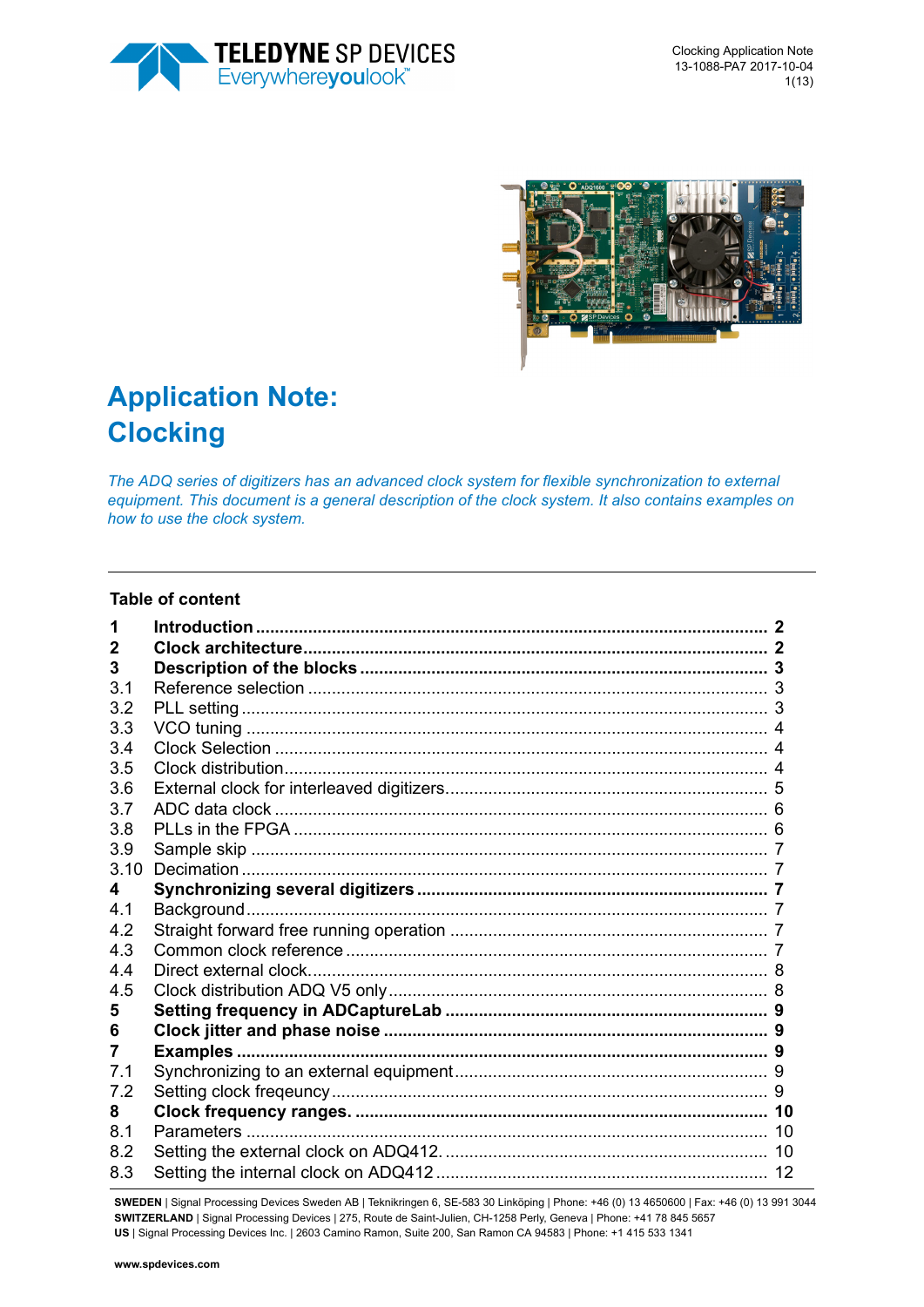

## <span id="page-1-0"></span>**1 Introduction**

The ADQ series of digitizers has clock reference and internal clock source as well as a connector for direct external clock. The intention with the clock design is to synchronize several different hardware units. The clocking system has a lot of flexibility. It also has a lot of limitations. The application note intend to give understanding on how the clocking works and why there are limitations.<sup>1</sup>

A typical situation where this application note is useful is when the signal source has a clock reference and the digitizer should be synchronized to that source. Many instruments use 10 MHz. Then it is straight forward. However, for other reference frequencies, the clock network has to be controlled in several nodes, which are described here.

## <span id="page-1-1"></span>**2 Clock architecture**

The clock architecture is in **[Figure 1](#page-1-2)**. The different nodes are listed in **[Table 1](#page-2-3)**.



<span id="page-1-2"></span>**Figure 1: Clock architecture**

<sup>1.</sup> The description is general. Deviations and limitations are different on the different ADQ digitizer models.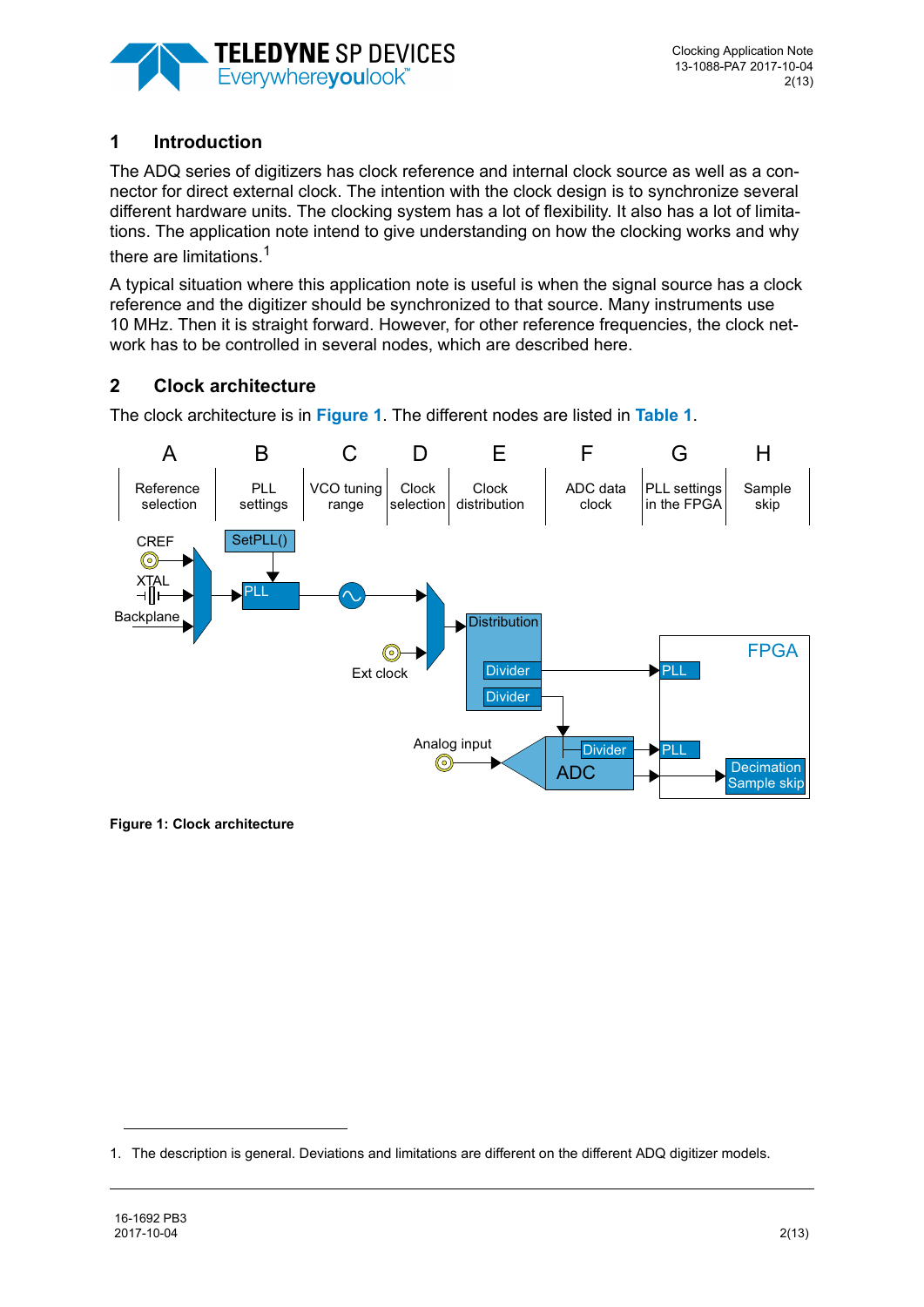

| # | <b>NAME</b>                  | <b>DESCRIPTION</b>                                                                 | <b>ENABLES</b>                                                    | <b>PARAMETERS</b>                                 | <b>BOUNDARIES</b>   |
|---|------------------------------|------------------------------------------------------------------------------------|-------------------------------------------------------------------|---------------------------------------------------|---------------------|
| A | Reference<br>selection       | Select internal clock reference<br>source.                                         | Synchronization of<br>several digitizers and<br>trigger.          | External<br><b>Internal XTAL</b><br>Backplane ref | Frequency<br>range  |
| B | PLL setting                  | Set the ratio between the<br>internal VCO and the selected<br>reference.           | Select best reference<br>frequency for the<br>system.             | R divider<br>N divider<br>VCO divider             | Allowed<br>settings |
| C | VCO tuning<br>range          | Set the frequency of the internal<br>VCO and indirectly the<br>sampling frequency. | Fine tuning of<br>sampling frequency                              | VCO frequency                                     | Tuning range        |
| D | <b>Clock</b><br>selection    | Select clock source                                                                | Synchronization                                                   | Internal<br>External                              | Frequency<br>range  |
| F | <b>Clock</b><br>distribution | Generate internal clock<br>frequencies from the clock<br>source.                   | Optimized clock rate<br>for the different parts<br>of the system. | VCO divider                                       | Allowed<br>settings |
| F | ADC data<br>clock            | The ADC data clock is derived<br>from the sampling clock                           | Communication with<br><b>FPGA</b>                                 | Set by design                                     | N/A                 |
| G | PLL settings in<br>the FPGA  | Generate internal clocks from<br>data clock and system clock.                      | Internal sampling<br>frequency                                    | Set by design                                     | N/A                 |
| Н | Decimation /<br>Sample skip  | Reduce data rate by decimation<br>or sample skip                                   | Reducing sampling<br>frequency                                    | <b>Reduction Ratio</b>                            | Allowed<br>settings |

<span id="page-2-3"></span>**Table 1: Clock blocks**

#### <span id="page-2-0"></span>**3 Description of the blocks**

#### <span id="page-2-1"></span>**3.1 Reference selection**

The first step is to select a clock reference source (unless direct external clock is used, **[Sec](#page-3-1)[tion 3.4](#page-3-1)**). There are several sources available to meet various requirements on synchronization.

The default PLL settings are for a clock reference frequency of 10 MHz. If another reference frequency is required, use SetPLL() command to get the correct sampling clock frequency, see **[Section 3.2](#page-2-2)** and **[Section 7.1](#page-8-3)**.

| <b>REFERENCE</b><br><b>SOURCE</b> | <b>PARAMETERS</b> | <b>PURPOSE</b>           | <b>AVAILABLE</b><br>ADQ V <sub>5</sub> | ADQ V <sub>6</sub> |  |
|-----------------------------------|-------------------|--------------------------|----------------------------------------|--------------------|--|
| Built in TCXO                     | 10 MHz            | Stand alone<br>operation | All                                    | All                |  |
| External reference                | $1 - 250$ MHz     | External master          | All                                    | All                |  |
| Backplane                         | $1 - 250$ MHz     | Chassis system           |                                        | PXIe / MTCA        |  |

**Table 2: Clock reference sources**

## <span id="page-2-2"></span>**3.2 PLL setting**

The ADQAPI command SetPLL() gives full access to the divider settings in the PLL. See ADQAPI Users guide on how to use SetPLL(). **[Figure 2](#page-3-3)** illustrates the dividers, that is, the parameters in the SetPLL() command.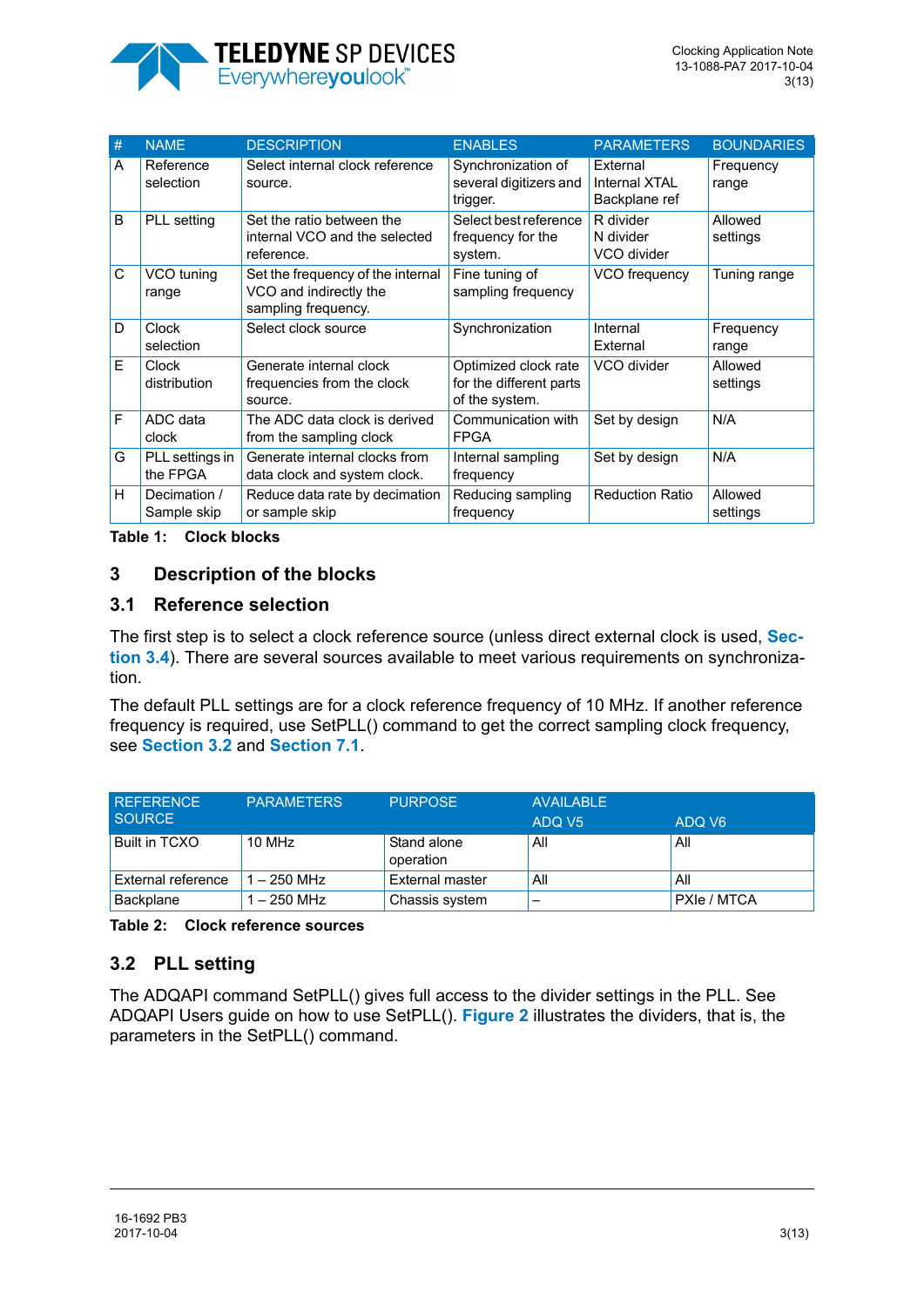

| PARAMETER       | ADQ V <sub>5</sub>                    |                                          | ADQ V6                                |                                          |
|-----------------|---------------------------------------|------------------------------------------|---------------------------------------|------------------------------------------|
|                 | <b>DESCRIPTION</b>                    | <b>PARAMETER</b>                         | <b>DESCRIPTION</b>                    | <b>PARAMETER</b>                         |
| N-divider       | Set compare<br>frequency              | VCO: Table 4<br>$N = VCO * R / f$ ref    | Set compare<br>frequency              | VCO: Table 4<br>$N = VCO * R / f$ ref    |
| R-divider       | Set compare<br>frequency              | f ref / $R < 100$<br>1 M < f ref < 250 M | Set compare<br>frequency              | f ref / $R < 100$<br>1 M < f ref < 250 M |
| VCO divider     | Set clock frequency                   | 2,320                                    | Set by API. Not<br>available for user |                                          |
| Channel divider | Set by API. Not<br>available for user |                                          | Set by API. Not<br>available for user |                                          |

**Table 3: SetPLL() parameters**



<span id="page-3-3"></span>**Figure 2: Dividers in the PLL which are controlled by the SetPLL() command.** 

# <span id="page-3-0"></span>**3.3 VCO tuning**

The internal VCO has a limited tuning range. It is typically +/- 10% of the center frequency. Note that the VCO frequency is not the same as the sampling frequency. In some models, there is a divider between the VCO and the clock to the ADC. When changing the PLL settings and reference frequency, care has to be taken so that the VCO is within its tuning range.

# <span id="page-3-1"></span>**3.4 Clock Selection**

Select the internal clock or a direct external clock source. The external clock source is then a direct sampling clock. Note that on some interleaved digitizers a different ratio is valid, see **[Section 3.6](#page-4-0)** and **[Table 4](#page-9-3)**.

## <span id="page-3-2"></span>**3.5 Clock distribution**

Different parts of the digitizer requires different clocks. There is a clock distribution network with clock dividers on the digitizer. The ADC clock is from one branch in this distribution. The clock divider is phase locked to the reference on ADQ V6. This is not the case for ADQ V5, see **[Section 4.5](#page-7-0)**.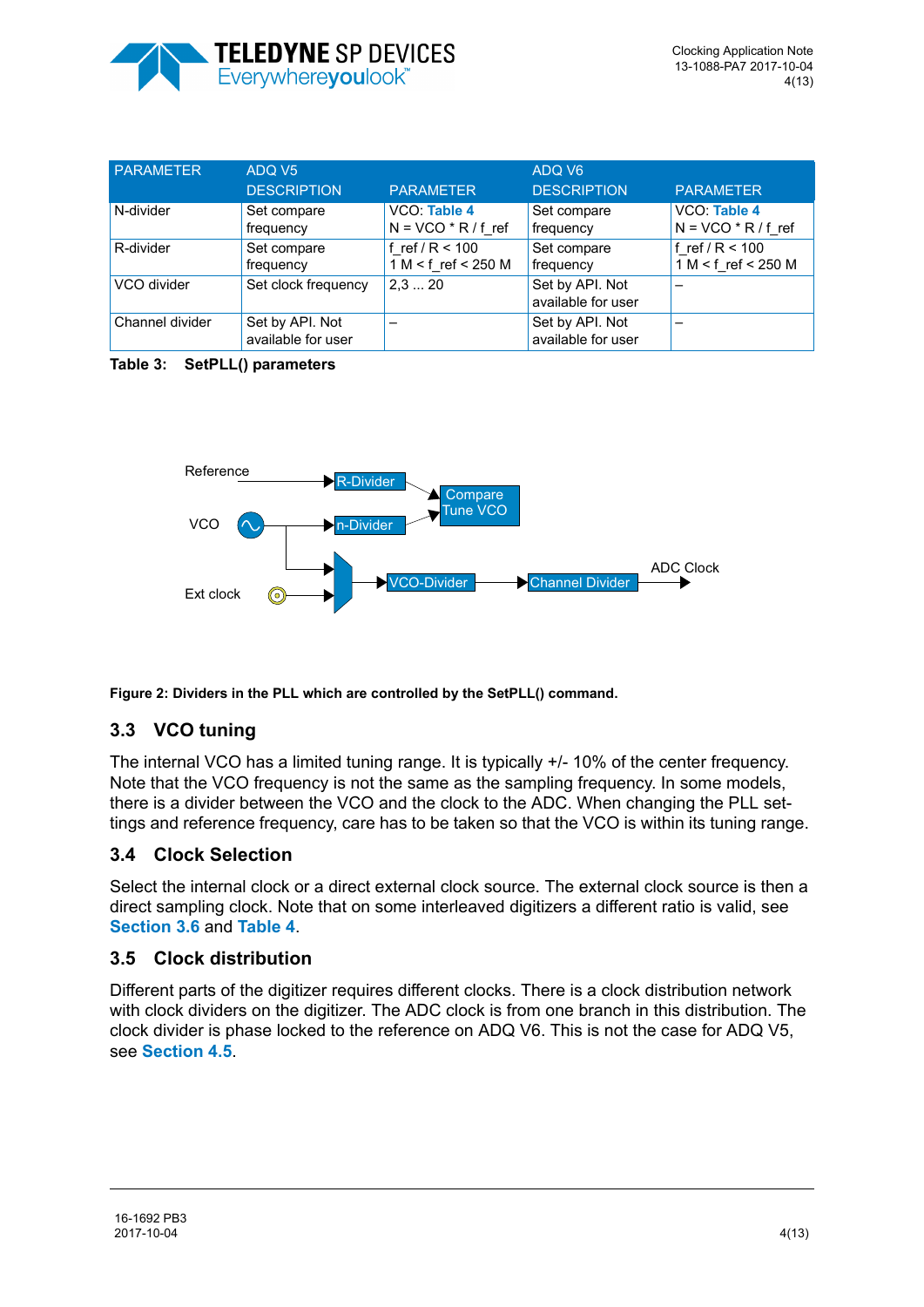

#### <span id="page-4-0"></span>**3.6 External clock for interleaved digitizers.**

The clock for the interleaved ADCs can be generated in different ways. This result in that the ratio between an external clock and the sample rate of is different for the different digitizer models.

One method is that the clock for the interleaved digitizers is generated a divider in different phases of a base clock. This is illustrated for ADQ1600 in **[Figure 3](#page-4-1)**. This method implies that also an external clock should run at the sampling frequency.



#### <span id="page-4-1"></span>**Figure 3: Clock phases on interleaved ADQ1600**

The other method is to generate the interleaving clock as clock and inverse of the clock. This gives an interleaving of a factor of 2. In this way a 400MHz external clock generates 800 MSPS, **[Figure 4](#page-5-2)**.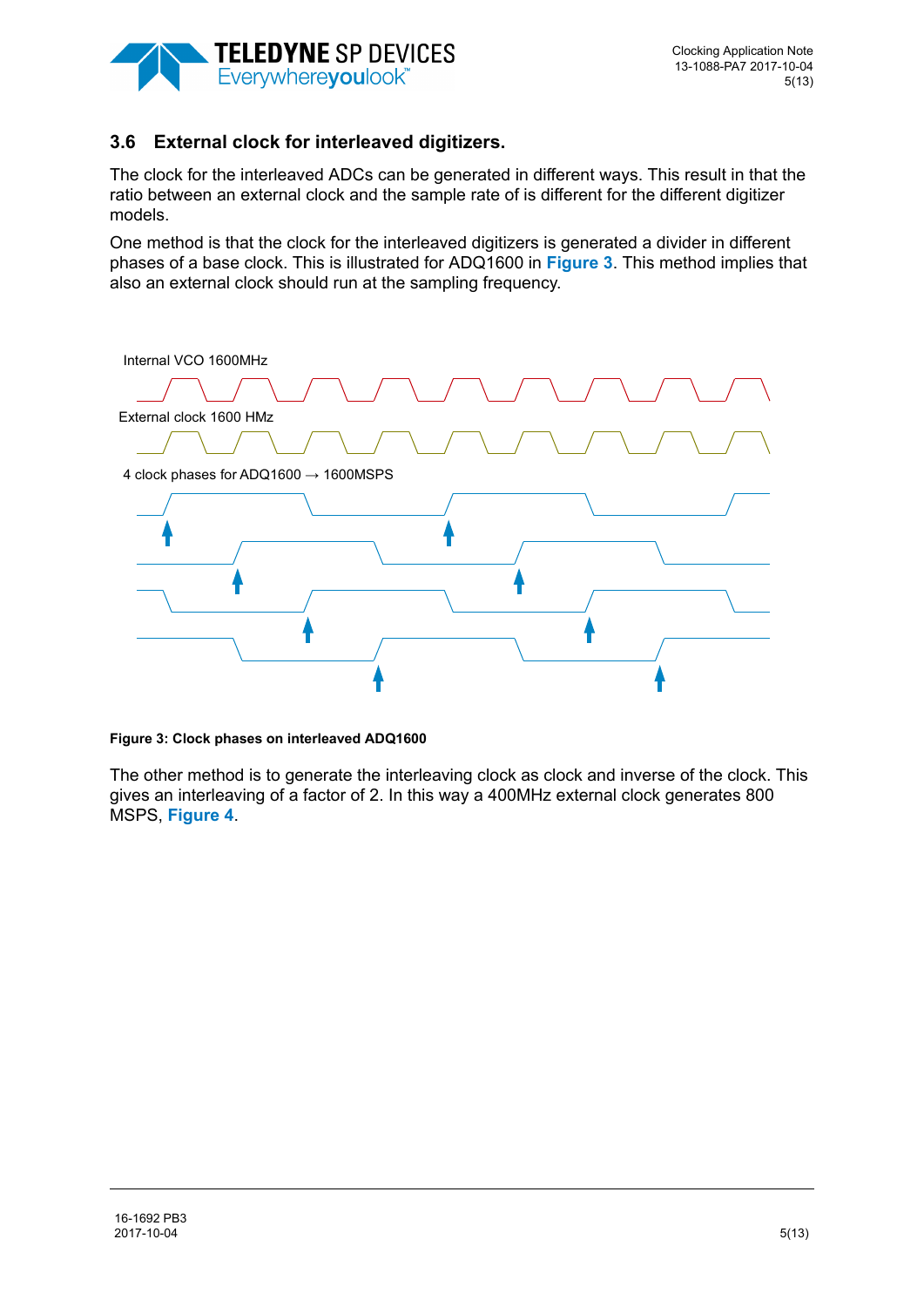



<span id="page-5-2"></span>**Figure 4: Clock phases on interleaved ADQ114**

Yet another way is to generate the phases from the fundamental clock. A 1.75 GHz clock in to the ADQ108 is set up to generate 4 phases and thus 7 GSPS.

On SDR14, the external clock has to be 2X the sampling frequency because of the AWG update rate.

## <span id="page-5-0"></span>**3.7 ADC data clock**

Data out from the ADC has a data clock for synchronizing with the data input in the FPGA. This clock is derived from the sampling clock in a divider. When changing the sampling clock frequency, this clock will also change. This may affect the timing of data in to the FPGA.

The ADC data clock rate is not of interest for the user in normal operation, but it is important when using the ADQ Development Kit for developing custom firmware.

#### <span id="page-5-1"></span>**3.8 PLLs in the FPGA**

Some parts of the FPGA has to run synchronous to the data clock in order to maintain the data rate. There are PLLs that regenerate internal clocks from the data clock. Since the data clock is derived from the sampling frequency, changing sampling frequency will have an impact on the PLLs in the FPGA. The frequency range for these PLLs is very limited. Therefore the number of settings on the sampling frequency is limited.

In ADQ V5 there is a low frequency mode and a high frequency mode which set different parameters to these PLLs. When the internal clock frequency is changed, these settings are selected automatically. But when using an external clock, the settings has to be selected by the SetClockFrequencyMode() command.

SDR14 contains ADCs for the acquisition, DACs for signal generation and an advanced trigger synchronization. Changing the clock frequency would interfere the timing between these parts and synchronism on the digitizer cannot be maintained. Therefore SDR14 only allows limited tuning around the specified clock frequency.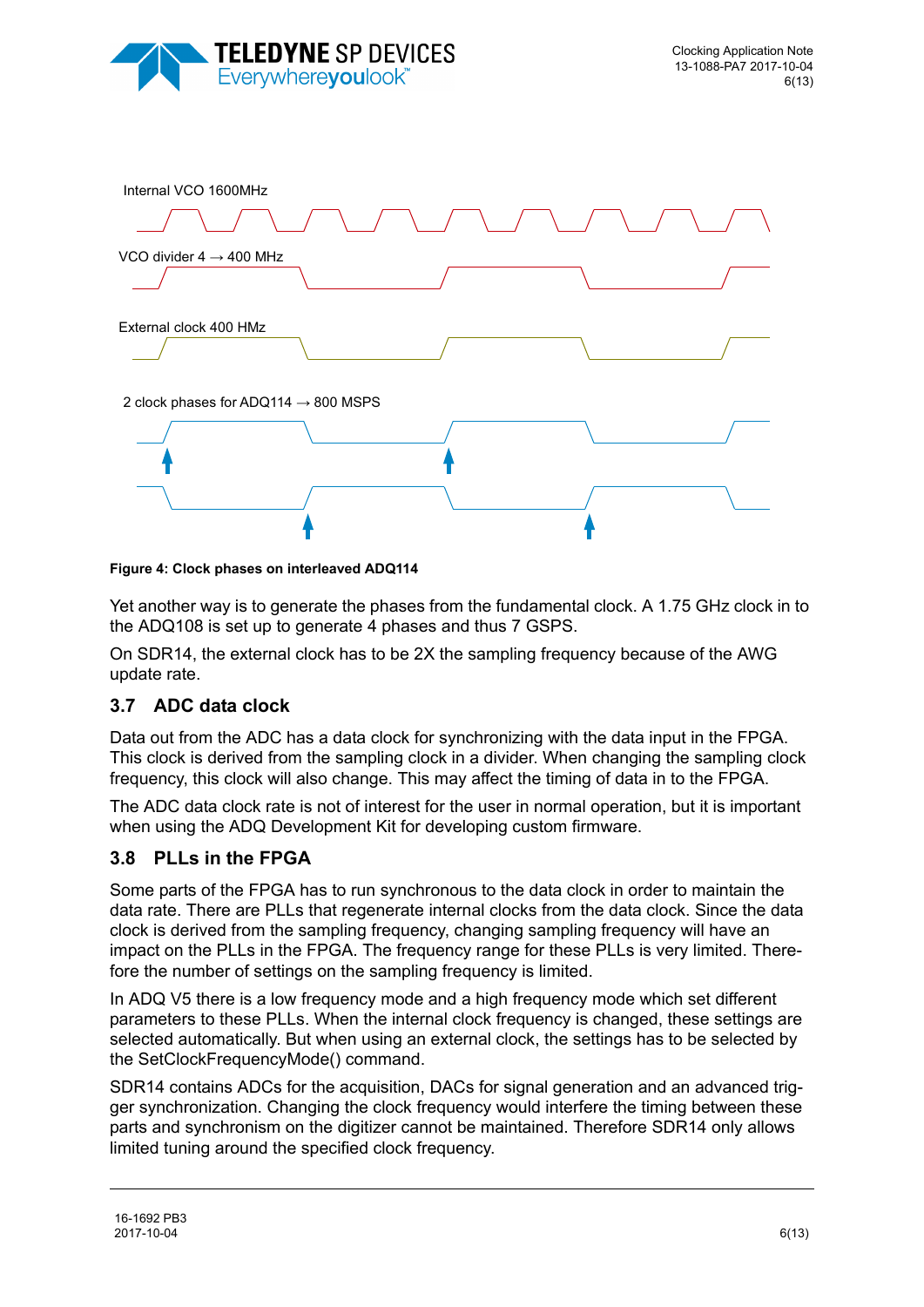

# <span id="page-6-0"></span>**3.9 Sample skip1**

The data rate can be reduced by changing the clock rate to the ADC. However, this affects a lot of parts in the system. An alternative is to reduce the data rate in the FPGA by discarding samples. This is the sample skip function. For example, setting sample skip to 2 will save every second sample. This is the same as reducing the sample rate by a factor of 2. See ADQ API users guide for more details.

See **[Table 5](#page-10-0)** and **[Table 6](#page-10-1)** for frequency listing on ADQ412.

#### <span id="page-6-1"></span>**3.10 Decimation**

Decimation is sample skip preceded by a low pass filter for noise reduction. Decimation is available on  $ADO214^2$ .

#### <span id="page-6-2"></span>**4 Synchronizing several digitizers**

#### <span id="page-6-3"></span>**4.1 Background**

To build a system with many channels, several digitizers are needed. These has to be synchronized. There are several parameters in the measurement set up that calls for different solutions. Synchronization is also necessary for sample precise triggering of a large number of channels.

#### <span id="page-6-4"></span>**4.2 Straight forward free running operation**

The internal clock of the digitizers is extremely accurate. The deviation from the nominal frequency is in the order of a few ppm. In many situations this is enough. With an external trigger and only a few kilo samples per record this straight forward solution may be good enough.

#### <span id="page-6-5"></span>**4.3 Common clock reference**

Although the internal clock accuracy is a few ppm, this deviation can build up to several samples in the end of long records (record length 100 kSamples). In a system with several digitizers, the deviation between channels may be significant. In this case a common clock reference may lock the frequencies in the different devices to each other.

A common clock reference is also crucial for the time stamp function, which counts sample clock periods from a certain time point. Drifting clocks may result in differences in the time stamp counters. This is solved with a common clock reference.

There is a clock reference input on the front panel.

For PXIe and MTCA formats, a clock reference from the backplane may be used.

On ADQ V6, there is a clock reference output which can be used as clock reference input of a to a second card.

#### <span id="page-6-6"></span>**4.4 Direct external clock.**

The direct clock input is available for synchronization of systems where a sample clock i already available. It gives no direct advantages over a reference distribution except on the ADQ V5 products, see **[Section 4.5](#page-7-0)**.

<sup>1.</sup> Contact an SP Devices' sales representative for information on which digitizers that support sample skip

<sup>2.</sup> Contact an SP Devices' sales representative for information on decimation option for other digitizers.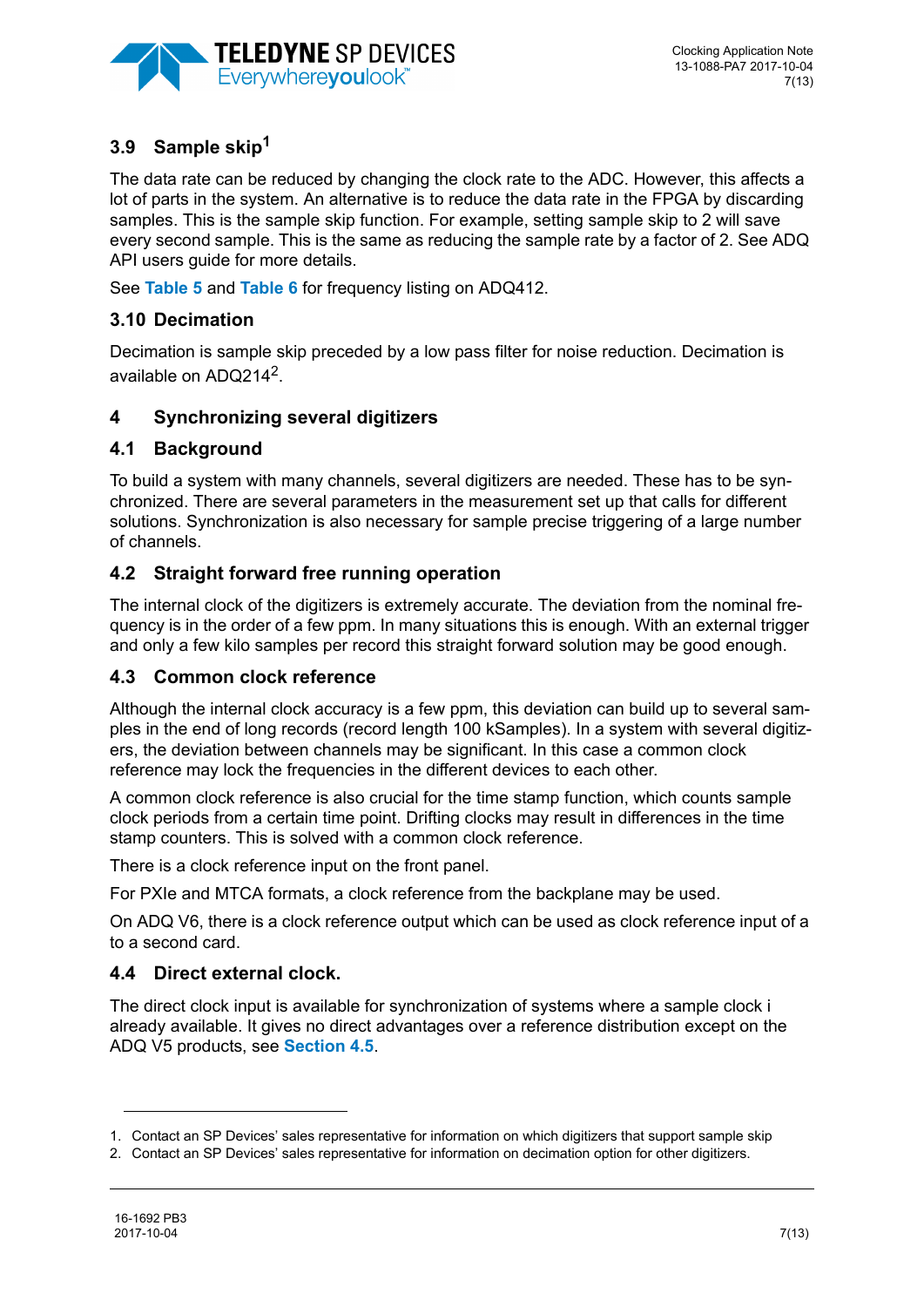

# <span id="page-7-0"></span>**4.5 Clock distribution ADQ V5 only**

On ADQ V5, the VCO divider is not phase locked to the reference. Therefore, the sampling clock phase may vary from start-up to start-up, **[Figure 5](#page-7-1)**. This is normally not an issue. But if the synchronism is required, is can be handled by using an external clock source or by the extended trigger accuracy (see trigger application note). For larger systems with several digitizers, the ADQTDU can do clock distribution and trigger distribution, **[Figure 6](#page-7-2)**. See datasheet of ADQTDU for more information.



<span id="page-7-1"></span>**Figure 5: Clock phases on ADQ V5** 

![](_page_7_Figure_6.jpeg)

<span id="page-7-2"></span>**Figure 6: Using ADQTDU for synchronized operation on ADQ V5.**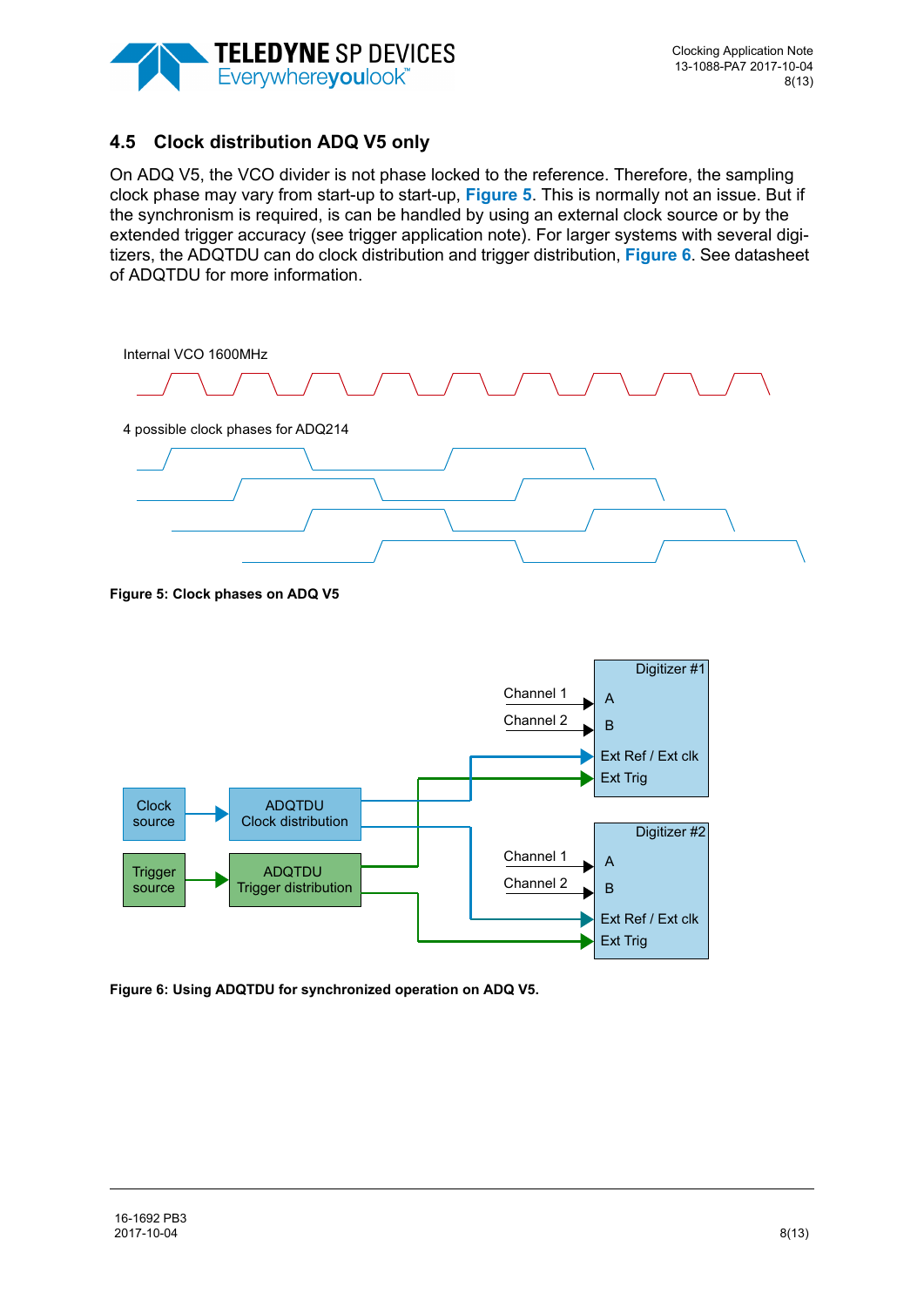![](_page_8_Picture_0.jpeg)

## <span id="page-8-0"></span>**5 Setting frequency in ADCaptureLab**

On ADQ V5 digitizers, setting clock frequency in ADCaptureLab will change the dividers in the clock distribution. Since the divider is an integer, the number of available frequencies are limited.

On ADQ V6 digitizers, setting the clock frequency changes the PLL dividers.

#### <span id="page-8-1"></span>**6 Clock jitter and phase noise**

There are 2 types of clock uncertainty; jitter and phase noise.

If the internal clock generator is used, The digitizer will be subject to phase noise. This is typically the integral of a Gaussian stochastic process. The result is a widening of the signal, a skirt in the frequency domain.

The other clock uncertainty is jitter. When the frequency is locked to a fixed reference, each clock edge is an independent Gaussian process. The result is a flat noise floor. This jitter is translated to noise by the model

#### $SNR = 20 log 10 (1 / (2 pi ft))$  (1)

The ADQ412 has an SNR of 49 dB at 2 GHz. This yields 280 fs RMS jitter. The noise is frequency dependent. It has to be measured at a high frequency,

#### <span id="page-8-2"></span>**7 Examples**

#### <span id="page-8-3"></span>**7.1 Synchronizing to an external equipment**

It is possible to use the external clock reference to synchronize to an external equipment. If the external equipment has a 10 MHz reference, this is straight forward. But not all systems are based on multiples of 10 MHz. Synchronizing to these systems requires frequency planning and tuning of the digitizer clock system.

Using, for example, a 30.72 MHz clock reference on an ADQ1600 is possible. The VCO tuning range is 1400–1800. Using r-divider = 1 and n-divider = 48 gives a VCO frequency of 1.4746 GHz. The sample rate is then 1.4746 GHz.

## <span id="page-8-4"></span>**7.2 Setting clock freqeuncy**

The VCO of ADQ214 has a tuning range from 1400 to 1800 MHz with a nominal frequency of 1600 MHz. The sampling frequency is set in the clock divider. The clock divider can do

VCO frequency/2/N where N is 2, 3, 4, 5,  $\dots$  (2)

The frequencies are nominal 400, 266.7, 200 ... MHz. Assume that the PLL settings are fixed and that the external reference is tuned up and down from a nominal 10 MHz. The PLL divider ratio is found as

#### VCO frequency / Reference frequency =  $1600/10 = 160$  (3)

The VCO tuning range gives a limit on the clock reference range as

$$
[ 1400 / 160 = 8.75
$$
  
1800 / 160 = 11.25 ] (4)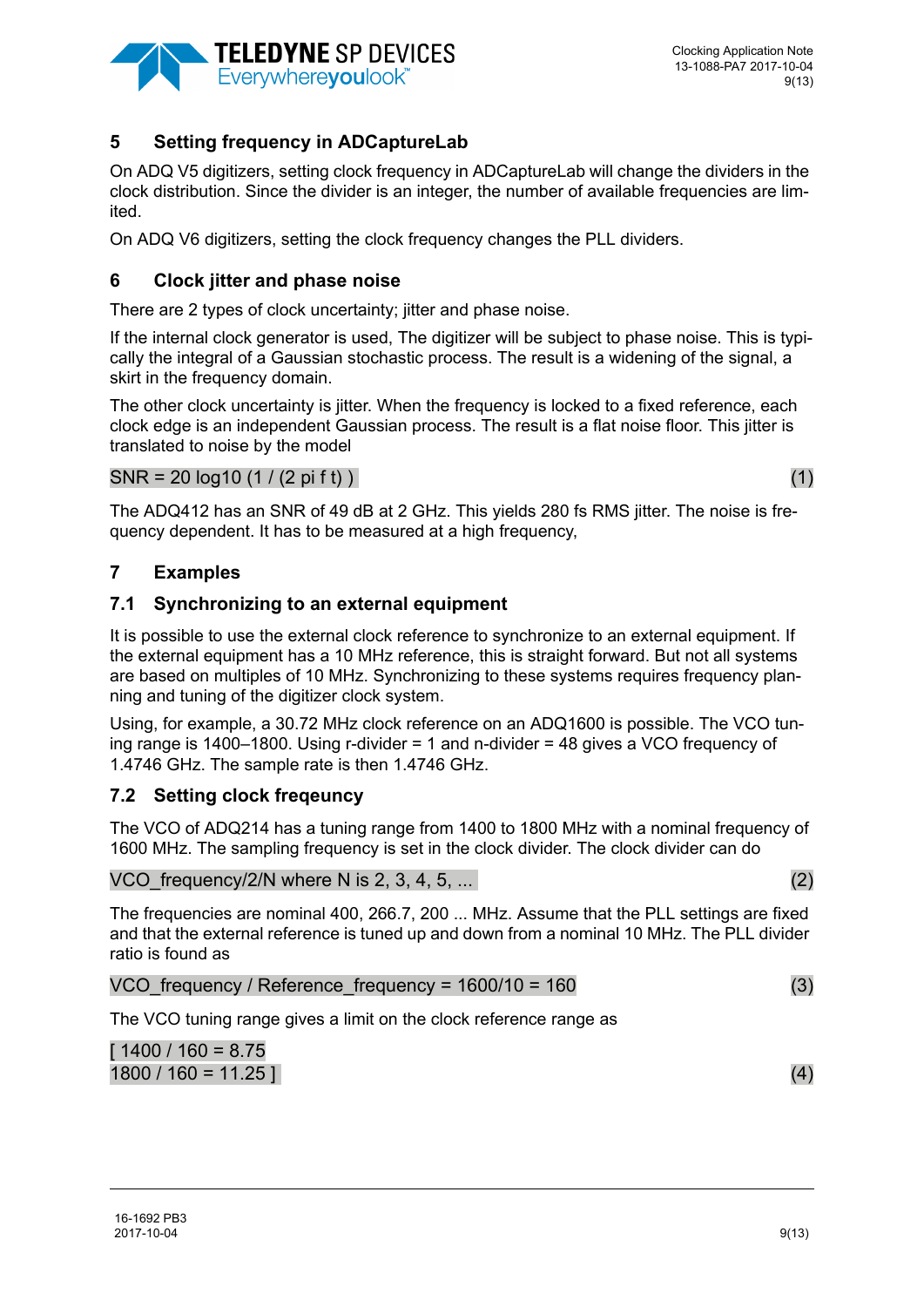![](_page_9_Picture_0.jpeg)

The available sampling frequencies over the tuning range are then for N=2:

 $[1400 / 2 / 2 = 350]$ 400 I (limited by ADC spec) (5)

For N=3, the range is

 $[1400 / 2 / 3 = 233.3]$  $1800/2/3 = 300$  ] (6)

and so on. Note that there is a gap between 300 MHz and 350 MHz which cannot be reached. This range can only be accessed with external clock.

Instead of tuning the external reference frequency, it is possible to tune the PLL divider ratio and get the similar result. The sampling frequencies will then be in the same range, but set in discrete steps.

#### <span id="page-9-0"></span>**8 Clock frequency ranges.**

#### <span id="page-9-1"></span>**8.1 Parameters**

There are sets of clock frequency ranges for each digitizer. **[Table 4](#page-9-3)** summarizes settings on the different digitizers.

| <b>MODEL</b>      | $VCO$ [GHZ] <sup>1</sup> | FS.         | CLOCK FREQUENCIES <sup>2</sup>                             | $N^3$    | <b>EXT CLK</b>              | <b>SAMPLE SKIP</b>      |
|-------------------|--------------------------|-------------|------------------------------------------------------------|----------|-----------------------------|-------------------------|
| ADQ114            | $1.4 - 1.8$              | 0.8         | -                                                          | $2 - 20$ | 0.4                         | 12481216                |
| ADQ214            | $1.4 - 1.8$              | 0.4         | -                                                          | $2 - 20$ | 0.4                         | 12481216                |
| ADQ108            | $1.4 - 1.8$              | 7           | 76.56                                                      |          | 1.75                        | 1 2 4 8 16 32<br>64 128 |
| ADQ412            | $1.72 - 2.25$            | 1/<br>2     | [1000 950 900 860] /<br>[2000 1900 1800 1720]              |          | $1 - 0.86/$<br>$1 - 0.86$   | 1 2 4 8 16 32<br>64 128 |
| ADQ412-3G         | $1.4 - 1.8$              | 1.8/<br>3.6 | [1800 1700 1600 1500 1400] /<br>[3600 3400 3200 3000 2800] |          | $1.8 - 1.4/$<br>$1.8 - 1.4$ | 1 2 4 8 16 32<br>64 128 |
| ADQ412-4G         | $1.72 - 2.25$            | 2/<br>4     | [2000 1900 1800] /<br>[4000 3800 3600]                     |          | $2 - 1.8/$<br>$2 - 1.8$     | 1 2 4 8 16 32<br>64 128 |
| ADQ1600           | $1.4 - 1.8$              | 1.6         | -                                                          |          | 1.6                         | 1 2 4 8 16 32<br>64 128 |
| SDR <sub>14</sub> | $1.4 - 1.8$              | 0.8         | -                                                          |          | 1.6                         | 1 2 4 8 16 32<br>64 128 |

#### <span id="page-9-3"></span>**Table 4: Parameters**

- 1. Limited by VCO. Other parameters may put tighter requirements on the tuning range.
- 2. Available clock frequency range. ADCaptureLab settings using PLL divider. SetPLL()
- 3. ADCaptureLab settings using clock distribution divider. SetPLLFreqDivider().

# <span id="page-9-2"></span>**8.2 Setting the external clock on ADQ412.**

The external clock of ADQ412 can be set to any value according to the "EXT CLK" column of the **[Table 4](#page-9-3)**1. The combination with sample skip result in a set of available sampling frequencies, see **[Table 5](#page-10-0)**, **[Table 6](#page-10-1)** and **[Figure 7](#page-10-2)**.

<sup>1.</sup> Correct function is not guaranteed outside these ranges.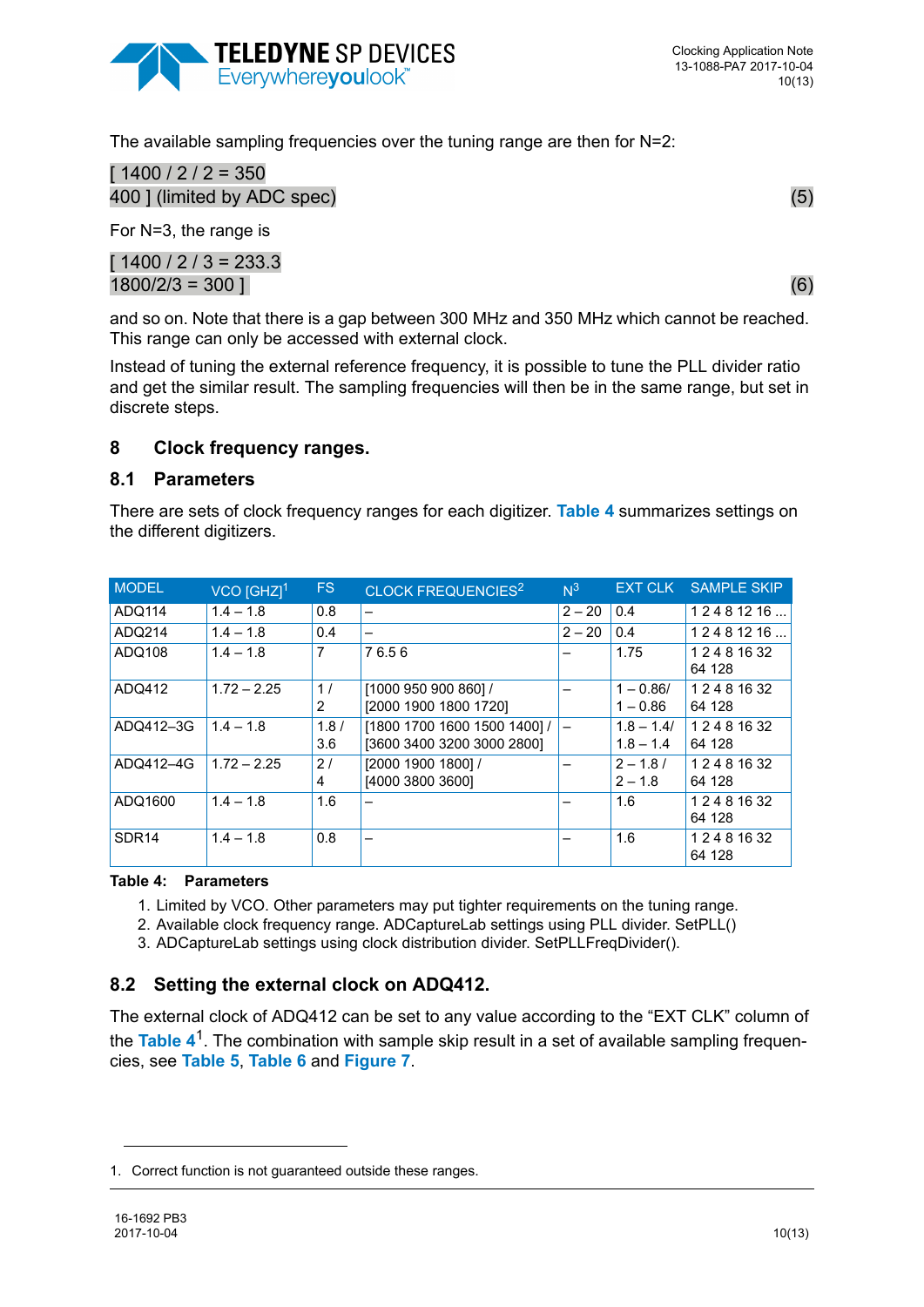![](_page_10_Picture_0.jpeg)

| <b>SAMPLE SKIP</b> |     | ADQ412-1G |     |      |      | ADQ412-3G |      |      |      | ADQ412-4G |      |      |  |
|--------------------|-----|-----------|-----|------|------|-----------|------|------|------|-----------|------|------|--|
|                    | 860 | 900       | 950 | 1000 | 1400 | 1500      | 1600 | 1700 | 1800 | 1800      | 1900 | 2000 |  |
| 2                  | 430 | 450       | 475 | 500  | 700  | 750       | 800  | 850  | 900  | 900       | 950  | 1000 |  |
| 4                  | 215 | 225       | 238 | 250  | 350  | 375       | 400  | 425  | 450  | 450       | 475  | 500  |  |
| 8                  | 108 | 113       | 119 | 125  | 175  | 188       | 200  | 213  | 225  | 225       | 238  | 250  |  |
| 16                 | 54  | 56        | 59  | 63   | 88   | 94        | 100  | 106  | 113  | 113       | 119  | 125  |  |
| 32                 | 27  | 28        | 30  | 31   | 44   | 47        | 50   | 53   | 56   | 56        | 59   | 63   |  |
| 64                 | 13  | 14        | 15  | 16   | 22   | 23        | 25   | 27   | 28   | 28        | 30   | 31   |  |
| 128                | 6.7 | 7.0       | 7.4 | 7.8  | 11   | 12        | 13   | 13   | 14   | 14        | 15   | 16   |  |

<span id="page-10-0"></span>**Table 5: Sample skip clock frequencies in 4 channels mode**

| <b>SAMPLE SKIP</b> |      | ADQ412-1G |      |      | ADQ412-3G |      |      |      | ADQ412-4G |      |      |      |
|--------------------|------|-----------|------|------|-----------|------|------|------|-----------|------|------|------|
|                    | 1720 | 1800      | 1900 | 2000 | 2800      | 3000 | 3200 | 3400 | 3600      | 3600 | 3800 | 4000 |
|                    | 860  | 900       | 950  | 1000 | 1400      | 1500 | 1600 | 1700 | 1800      | 1800 | 1900 | 2000 |
| 4                  | 430  | 450       | 475  | 500  | 700       | 750  | 800  | 850  | 900       | 900  | 950  | 1000 |
| 8                  | 215  | 225       | 238  | 250  | 350       | 375  | 400  | 425  | 450       | 450  | 475  | 500  |
| 16                 | 108  | 113       | 119  | 125  | 175       | 188  | 200  | 213  | 225       | 225  | 238  | 250  |
| 32                 | 54   | 56        | 59   | 63   | 88        | 94   | 100  | 106  | 113       | 113  | 119  | 125  |
| 64                 | 27   | 28        | 30   | 31   | 44        | 47   | 50   | 53   | 56        | 56   | 59   | 63   |
| 128                | 13   | 14        | 15   | 16   | 22        | 23   | 25   | 27   | 28        | 28   | 30   | 31   |

<span id="page-10-1"></span>**Table 6: Sample skip clock frequencies in 2 channels mode**

![](_page_10_Figure_6.jpeg)

<span id="page-10-2"></span>**Figure 7: Clock frequencies for ADQ412 versions in 2 and 4 channels mode and sample skip.**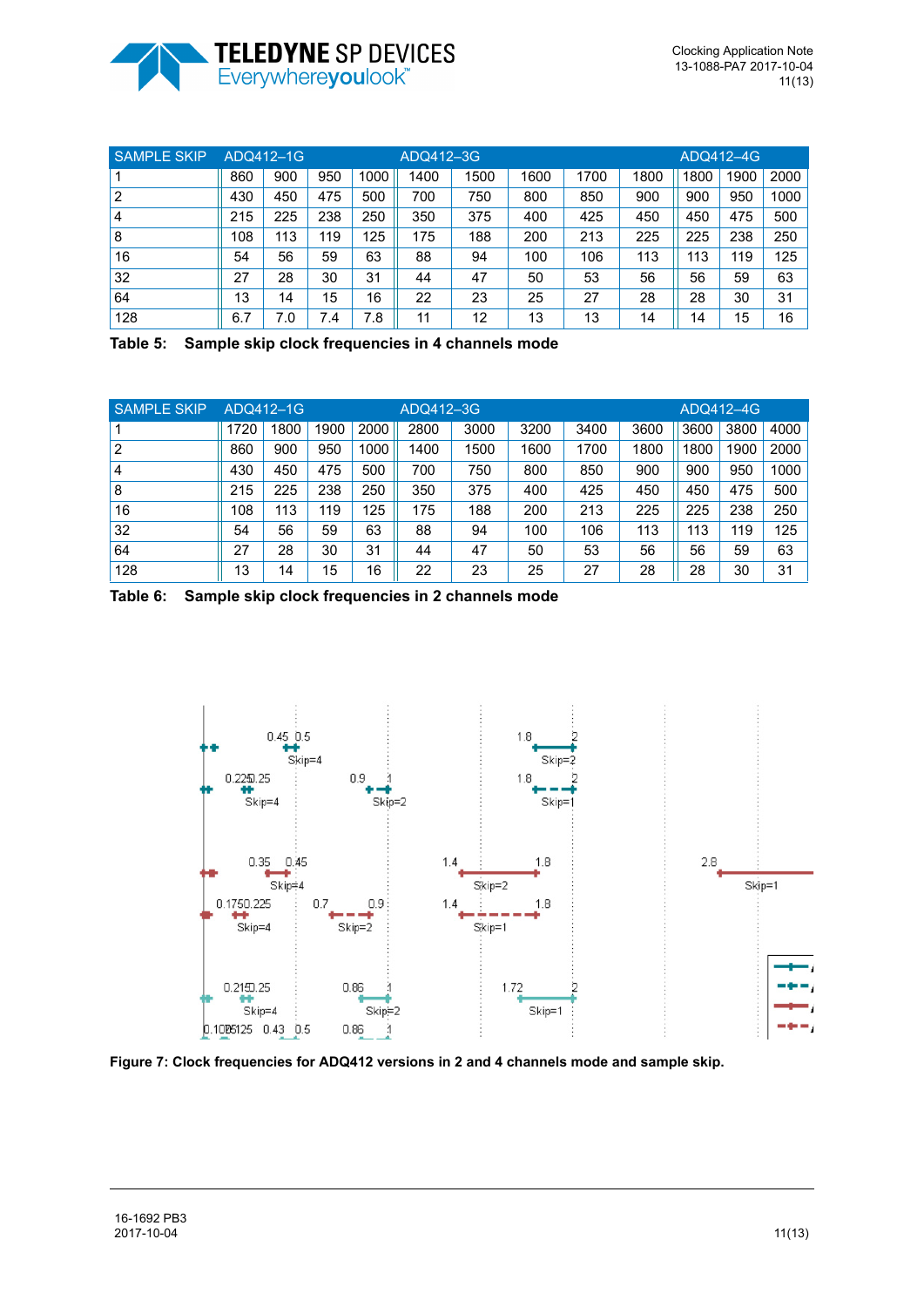![](_page_11_Picture_0.jpeg)

# <span id="page-11-0"></span>**8.3 Setting the internal clock on ADQ412**

The internal clock frequency can be sett according to **[Table 4](#page-9-3)**1. These settings are accessed via ADCaptureLab or the ADQ API command SetPLL(). The combination with sample skip result in a set of available sampling frequencies, see **[Table 5](#page-10-0)**, **[Table 6](#page-10-1)** and **[Figure 7](#page-10-2)**.

<sup>1.</sup> Correct function is not guaranteed outside these ranges.